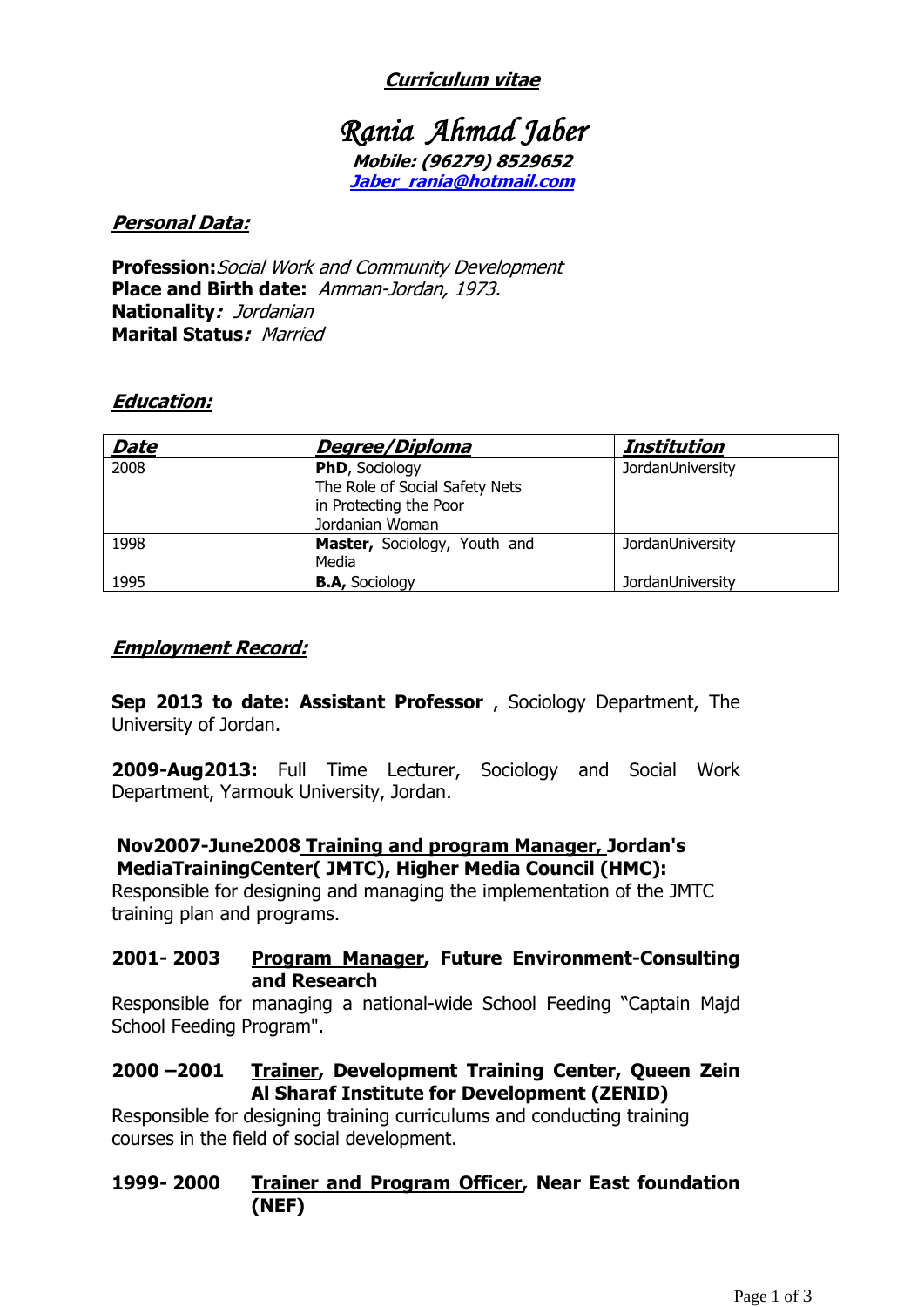Responsible for designing and implementing program processes such as participatory research, Credit management, start your own Business, Gender, Training of Trainers, Monitoring and evaluation.

#### **1997- 1998 Senior Counselor, Jordan River Foundation( JRF)**

Responsible for establishing a counselling centre in Hai AL Amir Hassan area and assist in establishing the Child Protection Unit.

#### **Research:**

- **The Role of Women in Political Decision Making Process :Comparative Study on A Sample of Jordanian House of Representatives in** 2014, Co-Author, Accepted for Publication on 13/6/2016, Dirasat, Human and Social Sciences, The University of Jordan.
- **Coping Mechanisms of Poor Urban Women**, Dirasat, Human and Social Sciences, The University of Jordan, Vol 42, No.2, 2015 (p. 447- 462).
- **The Inmates in Jwaideh- Women Correction and Rehabilitation Center, Perceptions of the Consequences of Social Labelling**, Co-Author, Mu'tah, Humanities and Social Series, Mu'tah university, Vol 27, No.1, 2012,(p.203-238).
- **Great Jordanian Characters**: Co-Author, Published, 1996.
- **Youth Programs in Jordan TV**: Master Theses, Jordan University, 1998.
- **Jordan Participatory Poverty Assessment**: Co-Author, Near East Foundation, 2001
- **Training of Trainer for Social Workers Manual**: Near East Foundation, 2002.
- **Community Based Planning Manua**l: Queen Zain Institute, Co-Author, 2002.
- **School Feeding for the poor, need and opportunity:** Future Environment for research, 2003
- **Domestic Violence in Jordan Society**: Partial Fulfilment of PhD degree, Jordan University, 2003
- **Vocational Training for unemployed Youth**: Partial Fulfilment of PhD degree, Jordan University, 2003.

### **Examples of specialized Training**

- **Fundraising Principles and Techniques**: WEPIA/USAID and Ministry of Irrigation, Jordan, 2002
- **Capacity-Building Programme for Poverty Eradication**, Employment Promotion and Gender Equality- High-Level Policy Seminar, ILO and the Center of Arab Women for Training and Research. **Tunisia**, 2001
- **Training of Trainers**: Queen Zein Al Sharaf Institute for Development (ZENID**), Jordan**, 2000**.**
- **Participatory Rapid Appraisal**: Near East Foundation, Jordan,1999.
- **Advanced TOT for Management and Institutional Building of Arab NGO's**: The Arab Network for NGO's, Cairo-**Egypt**,1998.
- **Child Abuse and Protection:** British Council in Co-operation with Jordan RiverFoundation. Jordan, 1997.
- **Management and InstitutionalBuilding for Arab NGO's**: the follow up committee for Arab NGO's, **Jordan**, 1997.